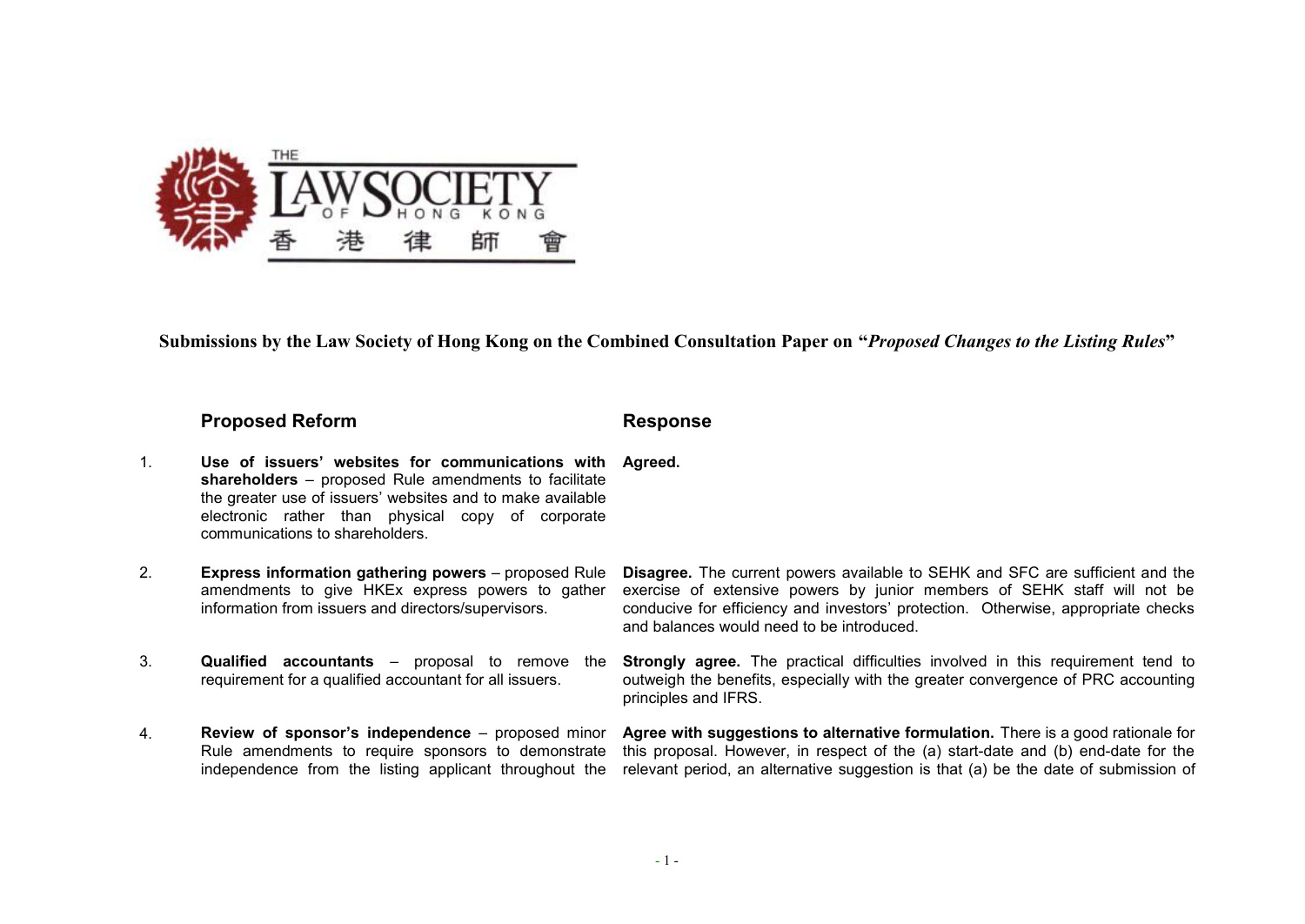| 5. | <b>Public float</b> – proposed Rule amendments to the<br>minimum level of public float and the constituents of "the<br>public". Under the proposal, the minimum public float<br>requirements are as follows: |                                                                                                                                                             | Agree in principle re revising the public float regime Agreed that Rule<br>8.08(1)(d) should be brought up to date. Agree that the minimum public float<br>should be reduced from 15% to 10%. However, the relevant market capitalisation<br>thresholds are too high. Fixing the thresholds based on the boom market figures<br>prevailing in the last couple of years will distort the picture, rendering illusory the<br>intended benefits of reform.<br>The following formula is suggested instead: |                                                                                                                                                                                                        |
|----|--------------------------------------------------------------------------------------------------------------------------------------------------------------------------------------------------------------|-------------------------------------------------------------------------------------------------------------------------------------------------------------|--------------------------------------------------------------------------------------------------------------------------------------------------------------------------------------------------------------------------------------------------------------------------------------------------------------------------------------------------------------------------------------------------------------------------------------------------------------------------------------------------------|--------------------------------------------------------------------------------------------------------------------------------------------------------------------------------------------------------|
|    | <b>Market</b><br>Minimum public float requirement<br>capitalisation<br>at the time of<br>listing                                                                                                             |                                                                                                                                                             |                                                                                                                                                                                                                                                                                                                                                                                                                                                                                                        |                                                                                                                                                                                                        |
|    |                                                                                                                                                                                                              |                                                                                                                                                             |                                                                                                                                                                                                                                                                                                                                                                                                                                                                                                        |                                                                                                                                                                                                        |
|    | Over HK\$10<br>billion but below<br>HK\$40 billion                                                                                                                                                           | The higher of (i) 15%; and (ii) the<br>percentage that would result in the<br>market value of the securities held in<br>public hands to be equal to HK\$2.5 | Over HK\$8 billion but<br>below HK\$20 billion                                                                                                                                                                                                                                                                                                                                                                                                                                                         | The higher of (i) the percentage that would result in<br>the market value of the securities held in public<br>hands to be equal to HK\$2.0 billion (determined at<br>the time of listing) and (ii) 15% |
|    |                                                                                                                                                                                                              | billion (determined at the time of<br>listing)                                                                                                              | Over HK\$20 billion                                                                                                                                                                                                                                                                                                                                                                                                                                                                                    | The higher of (i) the percentage that would result in<br>the market value of the securities held in public<br>hands to be equal to HK\$3 billion (determined at the                                    |
|    | Over HK\$40<br>billion                                                                                                                                                                                       | The higher of (i) 10%; and (ii) the<br>percentage that would result in the                                                                                  |                                                                                                                                                                                                                                                                                                                                                                                                                                                                                                        | time of listing) and (ii) 10%                                                                                                                                                                          |
|    | market value of the securities held in<br>public hands to be equal to HK\$6<br>billion (determined at the time of<br>listing)                                                                                |                                                                                                                                                             | Suggest that the SEHK has discretion to allow for a public float of less than 10% in<br>appropriate circumstances.                                                                                                                                                                                                                                                                                                                                                                                     |                                                                                                                                                                                                        |
|    |                                                                                                                                                                                                              |                                                                                                                                                             | Disagree with proposed 5% shareholding threshold in definition of "the public". It is<br>submitted that the 5% threshold is not appropriate for Hong Kong (although it may                                                                                                                                                                                                                                                                                                                             |                                                                                                                                                                                                        |
|    | HKEx proposes that:                                                                                                                                                                                          |                                                                                                                                                             | be appropriate for the UK where listed companies tend to be much more widely                                                                                                                                                                                                                                                                                                                                                                                                                           |                                                                                                                                                                                                        |

listing process. The A1 (being, for SEHK's purpose, commencement of the listing process) and (b)

prospectus is approved.

(a) the market value of the securities held in public

be the date of the prospectus (being the date on which information about the company is officially released). This is consistent with the requirement in the UK where the sponsor is required to remain independent only up to the date when the

submitted that the 5% threshold is not appropriate for Hong Kong (although it may be appropriate for the UK where listed companies tend to be much more widely held). This makes it too easy for third parties to accumulate 5% and may entail the shareholding structure to change in a way to necessitate the company taking steps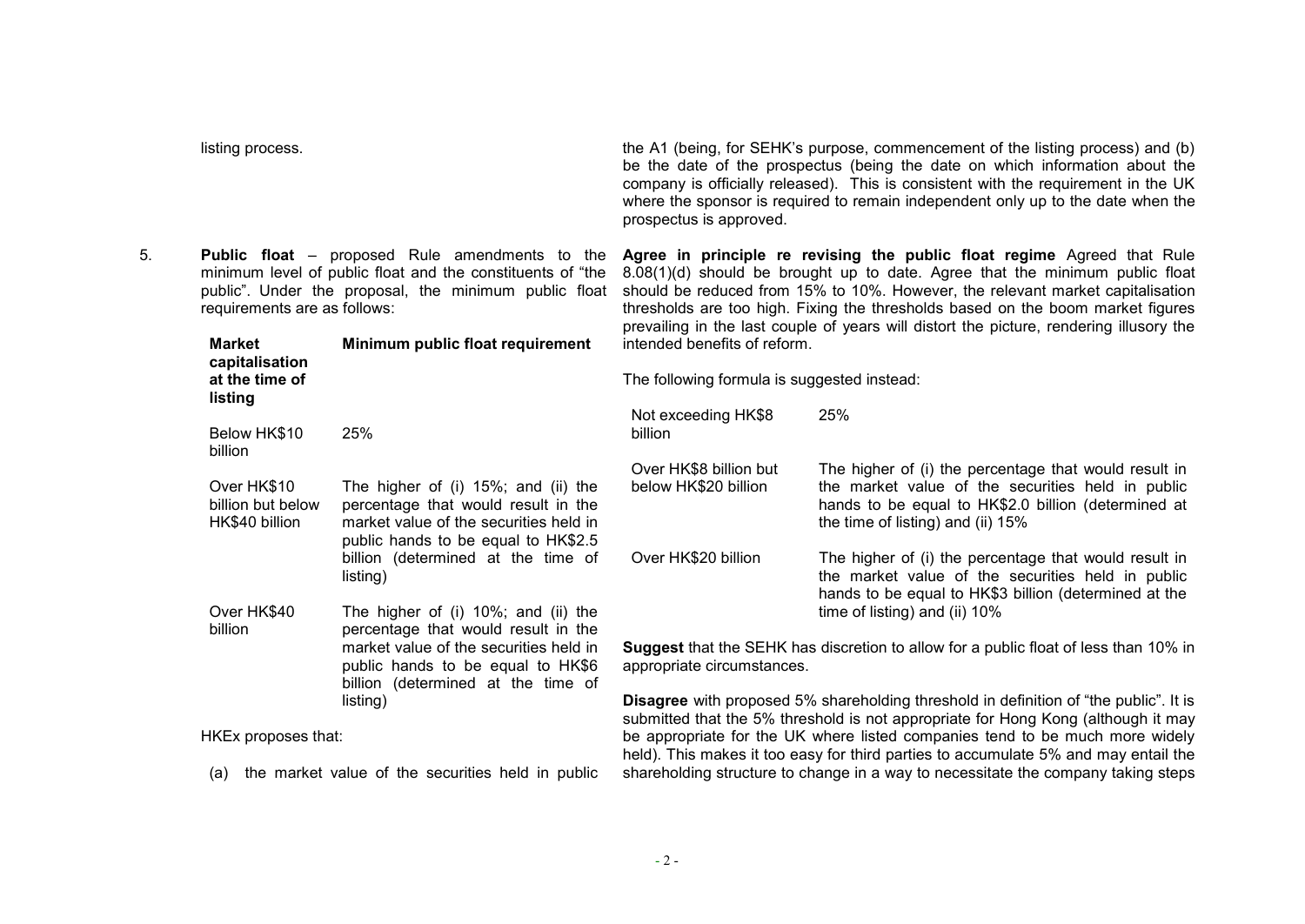hands will be determined on the basis of the expected issue price;

- (b) this proposal, if adopted, will not take retrospective effect; and
- (c) any shareholder holding 5% or more of the voting power of an issuer should not be recognised as a member of "the public".

HKEx also proposes to set a minimum level of "market float" and issuers are expected to meet this minimum requirement at the time of listing. HKEx has not formulated detailed rules in this regard and welcomes suggestions from the market.

- 6. **Bonus issues of a class of securities new to listing Agreed.**  proposed Rule amendments to disapply the requirement for a minimum spread of securities holders in the event of a bonus issue of a new class of securities involving options, warrants, or similar rights to subscribe or purchase shares.
- 7. **Pre-vetting vs. post-vetting of public documents** proposed Rule amendments to move progressively away from pre-vetting announcements, to reduce pre-vetting of circulars and to deal with other issues relating to issuers' public documents.

to dilute shareholding, perhaps repeatedly during the year, as a response to events over which the company has no control (although the company may have knowledge of such events because of rules for disclosure of interest). In particular, PRC-incorporated companies require a number of additional approvals prior to issuance of shares and requiring them to issue shares for the purposes of maintaining the public float is not feasible.

**Agree with market float only in limited circumstances.** Where the company is qualifies to go below 10%, it is reasonable for SEHK to ensure a suitable level of liquidity by examining the amount of shares subject to lock-up arrangements. However, market float should not be made an additional requirement in other cases (i.e. cases where the company has to comply with a public float requirement of 10% or more).

**Agree with qualifications.** 

We welcome the proposal to move away from pre-vetting of announcement for the reasons stated in the consultation paper.

However, provisions of the Listing Rules are written in non-technical language and at times their intended application is not entirely clear from their wording (see for example the supplementary guidance issued by the Exchange on the note to rule 17.03(13)). As rule 1.06 provides that the Listing Rules are to be interpreted by the Exchange, the vetting process provides certainty that the way the rules are applied by the issuer is consistent with the interpretation of the Exchange. We therefore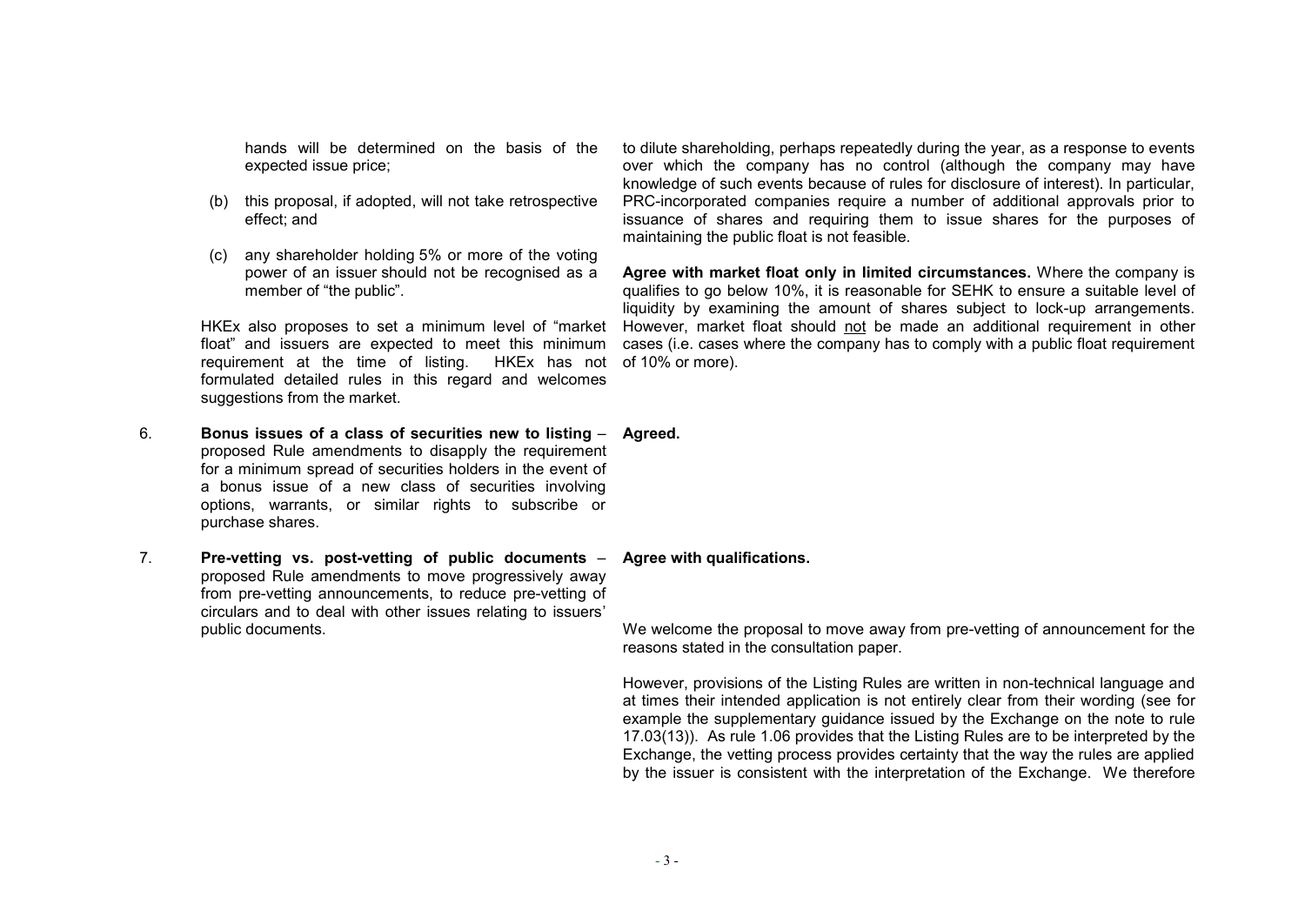support the Exchange's proposal to retain pre-vetting for listing document and most of the circulars.

For announcements which will not be subject to pre-vetting and which are not followed by circulars, we suggest the Exchange should ensure post-vetting is undertaken promptly so that any deficiencies would be ratified and the market is promptly notified of Exchange's interpretation of specific rules which is not clear from the express wording of the relevant provisions.

In relation to paragraph 7.48 of the consultation paper which deals with amendment to memorandum and articles of association of a listing issuer, we do not agree that the issuer's legal adviser should be required to confirm there is "nothing unusual" about the proposed amendment for a company listed in Hong Kong. Such confirmation should be given by the issuer, although the listed issuer is expected to consult its legal adviser before arriving at its own conclusion.

In regard to paragraph 7.58 , for the reasons given by SEHK in paragraph 7.56, we support the proposal to amend the circular requirements relating to discloseable transactions. In situations where the Rules currently require the inclusion of an expert report, as such report is rarely available when the transaction is announced, it should be the subject of a further announcement, to be issued within 21 days of the original announcement.

- 8. **Disclosure of changes in issued share capital** proposed Rule amendments to require speedy and greater disclosure to enhance transparency on changes in the issued share capital and other movements in issuers' securities.
- **Agreed.** However, some members consider the 5% de minimis threshold to be too low, and suggest that a change of 2.5% (or more) is material enough for next day disclosure.
- 9. **Disclosure requirements for announcements Agreed. regarding issues of securities for cash and allocation basis for excess shares in rights issue** – proposed Rule amendments to codify disclosure practices in respect of announcements for issues of securities for cash, irrespective of whether general mandates are involved, and require disclosure of the allocation basis for excess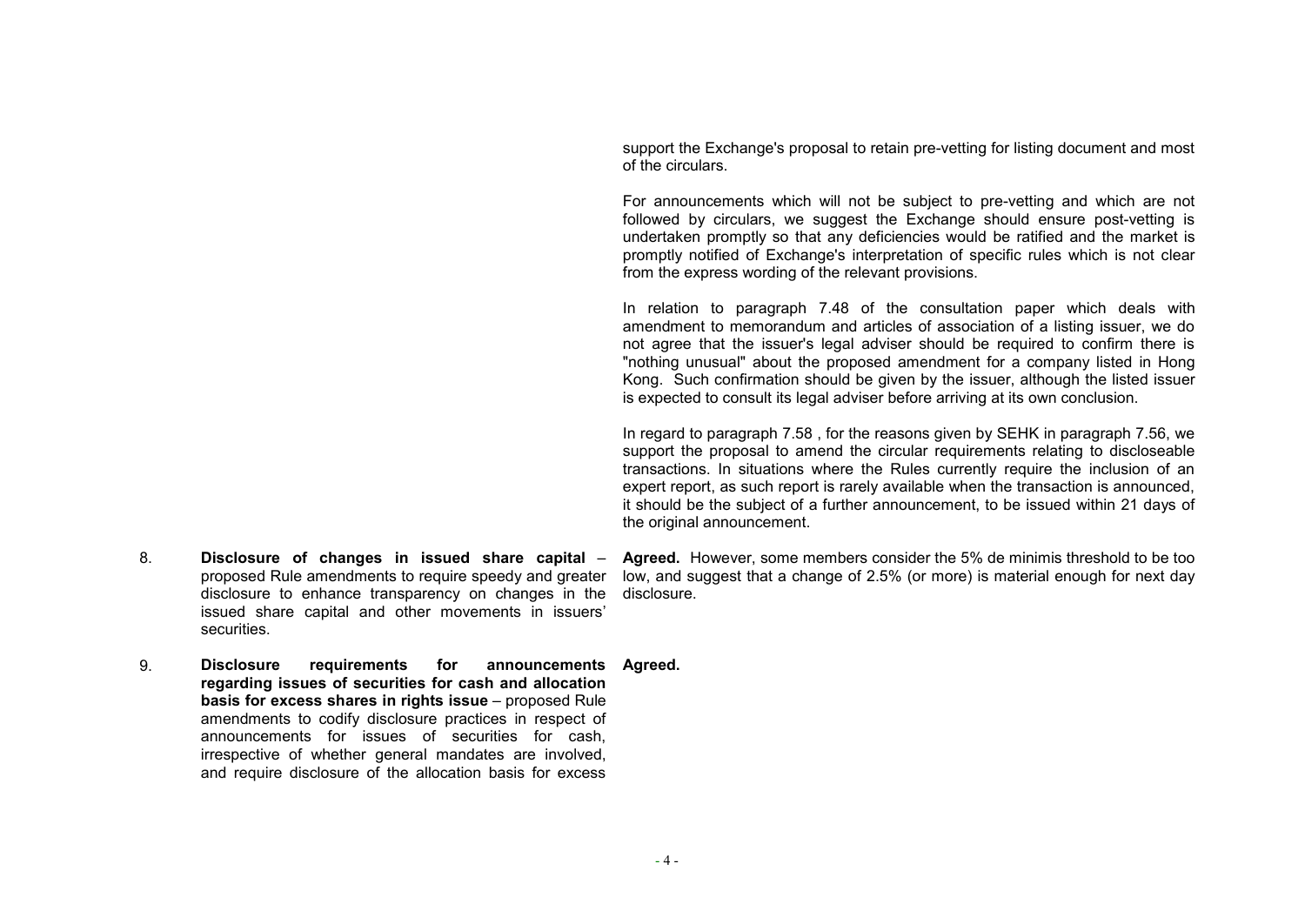shares in rights issues / open offers.

- 10. **Alignment of requirements for material dilution in major subsidiary and deemed disposal** – proposed Rule amendments to align the respective requirements for shareholders' approval in respect of material dilution and deemed disposal of an interest in a subsidiary.
- 11. **General mandates** public comment is being sought on various issues relating to the issue of securities under a general mandate, including:
	- (a) the permissible size of issue of securities for cash and other purposes – whether the size should be increased or reduced and whether there should be separate pools in a general mandate for the issue of securities for (i) cash and (ii) other purposes;
	- (b) the calculation of the size limit whether in calculating the size limit issuers should exclude securities repurchased since the granting of the general mandate so that the issued share capital as at the date of the granting of the general mandate will remain the reference point for such calculation; and
	- (c) where issues of securities are at a discount: (i) whether the maximum discount of 20% to the "benchmarked price" should apply only to placings of shares for cash or to placings of all securities; (ii) whether issuers should obtain a specific mandate for issues of shares to satisfy the exercise of warrants, options and convertible securities; and (iii) whether issuers should issue a circular for the purpose of seeking such a specific

**Agreed.** There is clear overlap between Main Board Rule 13.36(1)(a)(ii) (GEM Rule 17.39(2)) and Main Board Rule 14.29 (GEM 19.29). Although the former (proposed to be removed) is slightly more stringent than the latter, better coherence and consistency can be achieved by removing the material dilution requirements and opting for the deemed disposal requirement which is already part of the general notifiable transactions regime.

**Propose retention of existing requirements.** As SEHK stated, the key is to find a balance between protection of minority against dilution and ease to the issuer of raising funds in the secondary market. It is submitted that the current 20% restriction on number of shares and 20% cap on pricing discount work well and there is no immediate need to revise the rules. In particular, the 20% cap on the number of shares that could be issued for a PRC-incorporated company limits the number to 20% of the outstanding H shares, which is a significantly smaller number than 20% of the entire issued share capital of a company. Any further reduction in this percentage would be very detrimental to the operation of the H share companies in the HK market. The existing 20% maximum discount to be benchmarked price should also be retained to ensure consistency in applications of this restriction.

One particular concern raised by SEHK (at paragraphs 11.36 and 11.39) is that since the 2004 Rule amendments, an increasing number of issuers have sought specific rather than general mandates, enabling them to avoid the requirement to obtain independent shareholders' approval for refreshments of general mandates as required under the 2004 Rule amendments. Rather than impose restrictions on the existing general mandate requirements, we suggest that where a specific mandate is sought for a non-preemptive issue of shares which would otherwise require the refreshment of an existing general mandate, the specific mandate should be subject to independent shareholders' approval.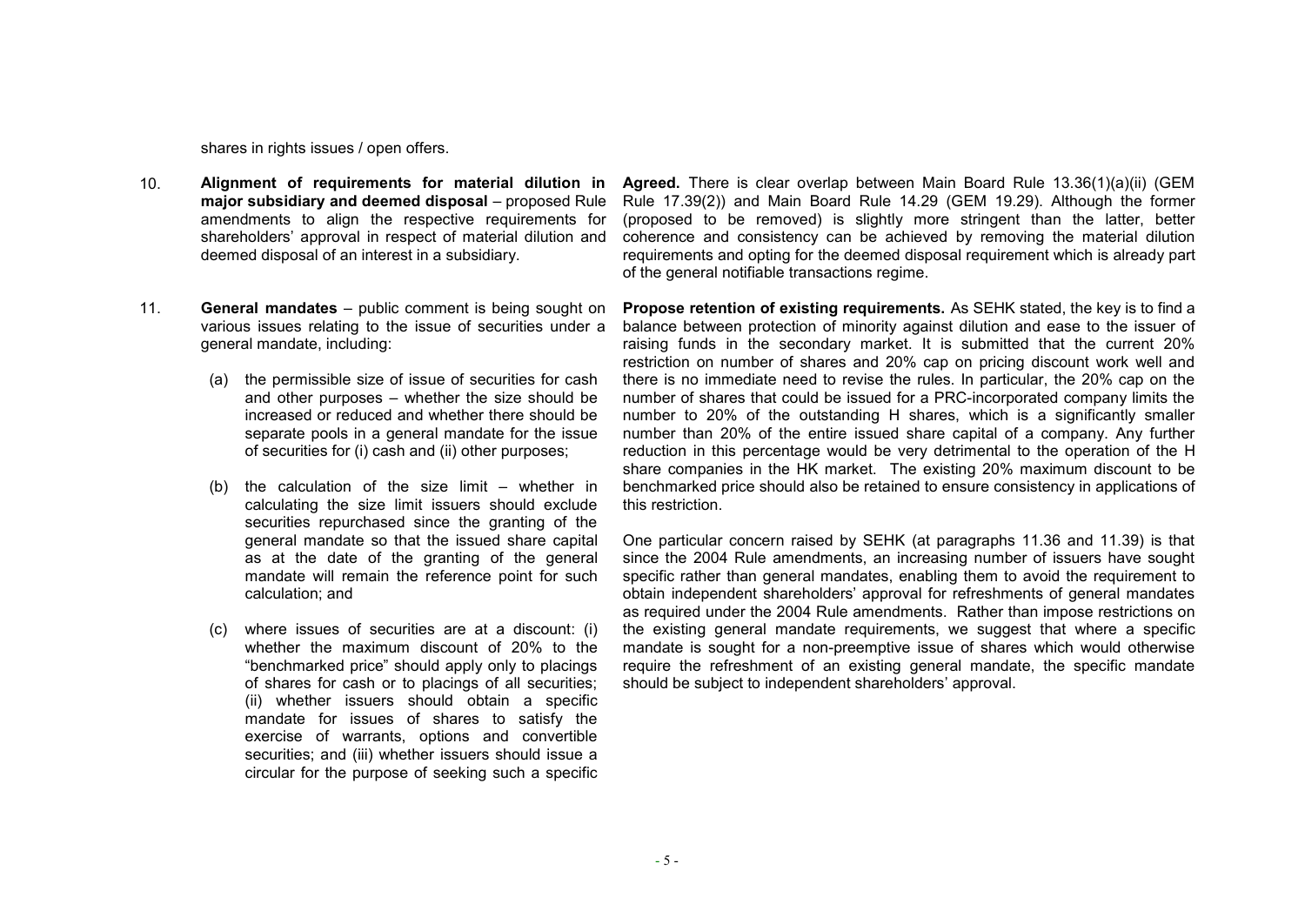mandate.

- 12. **Voting at general meetings** public comment is being sought on whether:
	- (a) voting by poll should be made mandatory at all general meetings (the Rules currently only require voting by poll at general meetings held to consider connected transactions and transactions that require controlling shareholders to abstain from voting); and
	- (b) the minimum notice period required for convening shareholders' meetings should be extended to 28 days for annual general meetings, and a period of between 14 and 28 days for extraordinary general meetings.
- 13. **Disclosure of information about and by directors/supervisors** – proposed Rule amendments which would facilitate investors and the market obtaining enhanced and more up-to-date information on directors and supervisors. HKEx proposes an extension to the period when directors and supervisors are required to disclose prescribed information to the public. Under the proposal, the prescribed information should be disclosed continuously from the date of appointment up to and including the date of resignation of the director/supervisor.
- 14. **Codification of waiver to property companies** proposed Rule amendments to codify an exemption for issuers engaged in property development as a principal

**Mixed views.** Some members believe voting by poll for all general meetings and extension of the notice period will be detrimental to market efficiency, as company law already gives sufficient protection and there is no need to impose additional requirements in these areas. Some members however support the proposal for voting by poll at all general meetings, noting the additional administrative burdens are not significant and it is a better representation of shareholders' preferences.

## **Agree with qualifications.**

It is too onerous to impose on listed issuers and their directors a continuous obligation to disclose any change to information previously disclosed. This means that public announcement would have to be made, for example, when an executive director takes up a new position in a subsidiary of the listed issuer (rule 13.51(2)(b)), which could well be a routine matter. An announcement would also need to be made when there is a change in the director's interest in shares of the listed issuer which is already subject to disclosure obligations under Part XV of the SFO (rule 13.52(2)(f)). We believe that periodic disclosure of biographical details under the current provisions is adequate. In any event, the listed issuer is already under a continuous obligation under rule 13.09 to disclosure all matters material to its listing status.

### **Agreed.**

**On question 14.5, some members take the view that the definition of Qualified Connected Person should not be limited a person that is only**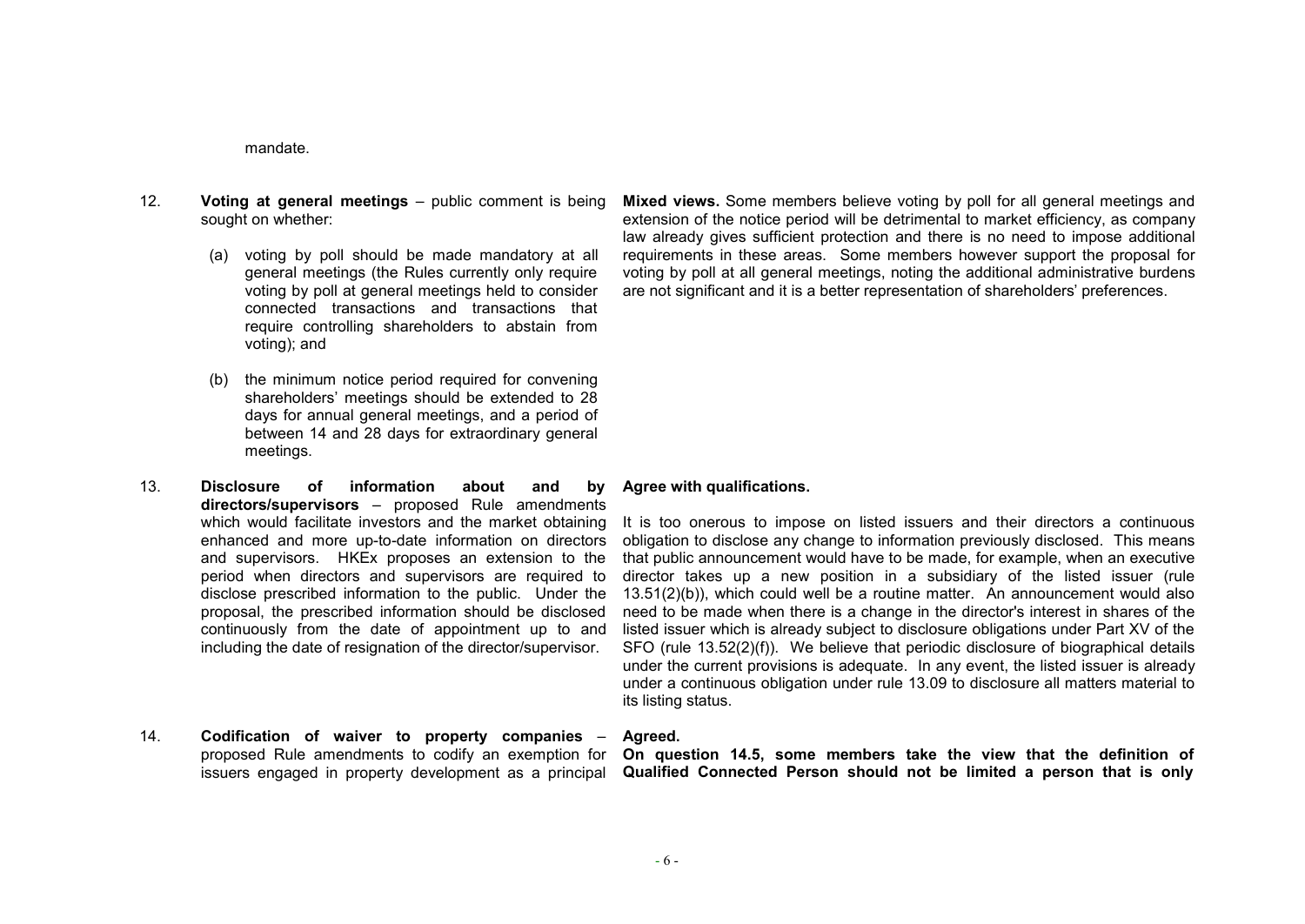business activity from shareholders' approval, where it involves the acquisition of land or property development projects in Hong Kong from the Government or Government-controlled entities through public auctions or tenders.

**connected by virtue of being a joint venture partner with the listed issuer in existing single purpose property projects and should include all connected persons that are defined under Rule 14A.11 of the Listing Rules.** 

- 15. **Self-constructed fixed assets** proposed Rule **Agreed.**  amendments to exclude from the Rules on notifiable transactions any construction of a fixed asset by an issuer for its own use in the ordinary and usual course of its business.
- 16. **Disclosure of information in takeovers** proposed introduction of a new Rule to codify HKEx's current practice of granting waivers from the Rules on the publication of prescribed information on target companies in certain situations such as hostile takeovers.

**Agreed, and some members take the view that the waiver should be extended to non-hostile takeovers where there is insufficient non-public information.** Codification will substantially reduce uncertainty in a takeover. As the granting of such waiver should be based on the legal and practical feasibility of obtaining information relating to the target, some members take the view that the matter should not turn on whether the offer is hostile or not. Indeed, a takeover that starts off being hostile may subsequently become recommended and there is no benefit in "branding" a takeover as hostile or otherwise for this purpose.

#### 17. **Review of director's and supervisor's declaration and undertaking Agree with (a) and (c).**

- (a) Streamlining disclosure of director's and supervisor's information through an issuer's "appointment announcement" – proposed Rule amendments to streamline the disclosure of directors' and supervisors' biographical information in various prescribed forms of declaration and undertaking;
- (b) Information gathering powers of HKEx given the proposed introduction to the Rules of an express power of HKEx to gather information from issuers (see Issue 2) – proposed introduction of a similar

**Disagree with (b).** The current information gathering powers of SEHK are sufficient.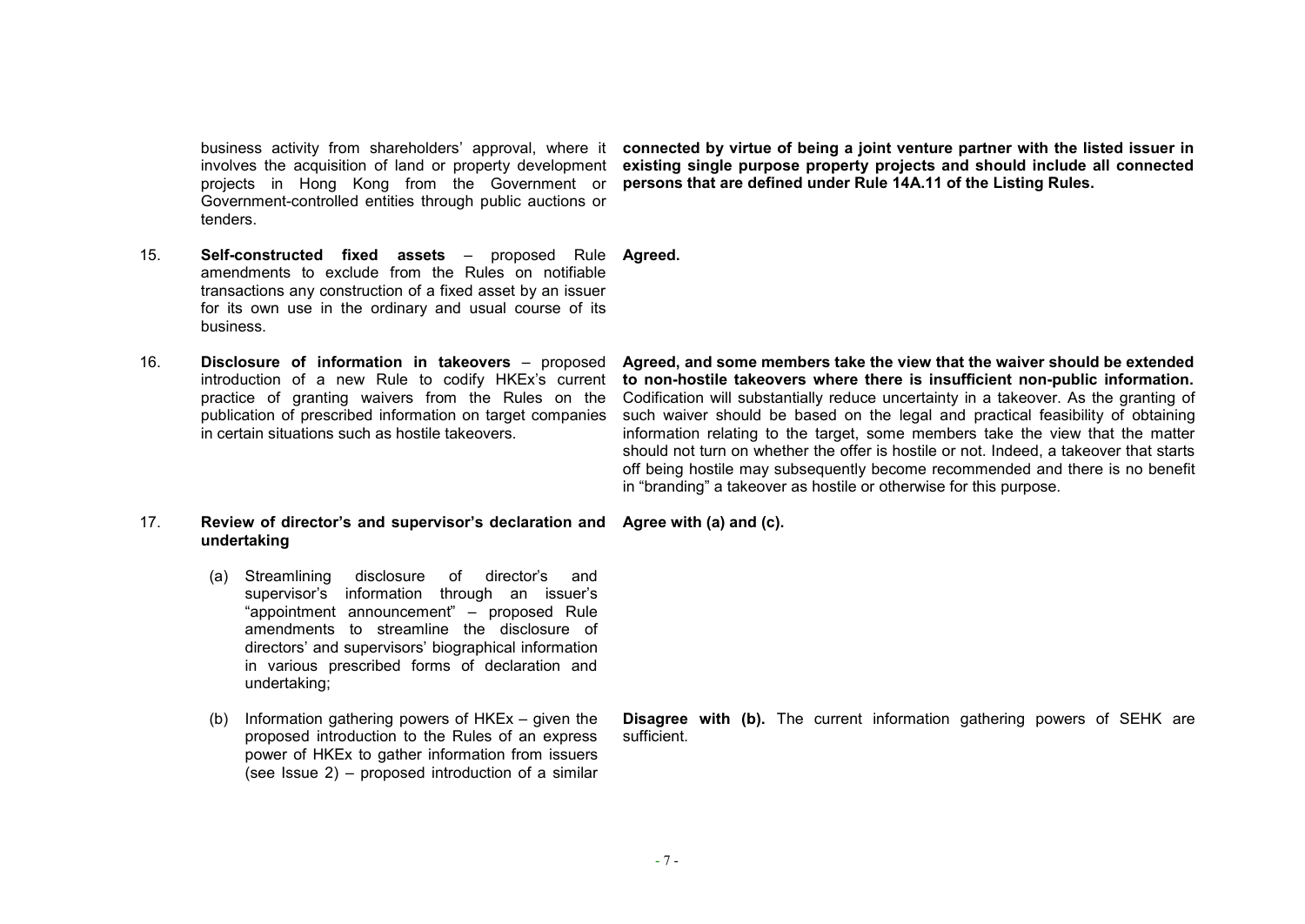provision in the director's undertaking; and

- (c) Service of disciplinary proceedings on directors proposed amendments to the Main Board Rules to include detailed provisions for a service similar to those already included in the GEM Rules and to make express HKEx's ability to change the terms of the director's undertaking without the need for each director to re-execute his undertaking.
- 18. **Review of the Model Code for Securities Transactions by Directors** – proposed Rule amendments to four areas of the Model Code, namely:
	- (a) expanding the list of "permitted dealings" by directors to include: (i) dealings where beneficial interests in the securities do not change; (ii) dealings where the director shareholder places his shares in a top-up placing; and (iii) bona fide gifts to a director by a third party;
	- (b) clarifying the meaning of "price sensitive information" to refer to the provisions of general disclosure of price sensitive information in Rule 13.09(1) and related notes;
	- (c) extending the current "black out" period to commence from the issuer's year or period end, and end on the date the issuer publishes the relevant results announcement. If the proposals contained in the periodic financial reporting consultation paper published by HKEx in August 2007 are adopted, and an issuer makes full use of the period permitted to publish its results, the maximum "black out" period in one year could be as long as eight months; and

**Agree with (a), (b) and (d), with additional suggested exception.** There should be an express exception for dealings by directors purely in the capacity of an agent or nominee – i.e. where there is a change in underlying beneficial interest but no director's personal interest is involved at all. As "dealing" is not limited under the Listing Rules exclusively to proprietary dealings, and is expressly defined under the SFO to include agency dealings, there is a need to set out this exception.

**Strongly Disagree with (c).** A potential black out of seven to eight months out of a year is too long. SEHK stated in para 18.20 the regulatory rationale, being that "directors … should be long term investors in the company". Whilst there are benefits to be gained from the long-term commitment of management, this goes against the commercial rationale behind executive share grants, in that such grants are financial incentives which, in many cases, are considered by both the director and the issuer as a part of the director's remuneration package.

In the case of companies that issue quarterly financial reports, the black out period will be unacceptably long.

A rationale put forward by SEHK is to reduce the risk of insider trading. It is submitted that extending the black out period is not an appropriate way to address the risk. Instead, more effort should be made on investigation and enforcement of the insider dealing rules.

**Propose to clarify the meaning of "dealing".** In a recent case SEHK gave the view that the issuance of an offer announcement of a takeover by way of scheme of arrangement in a management buy-out could amount to "dealing" by directors